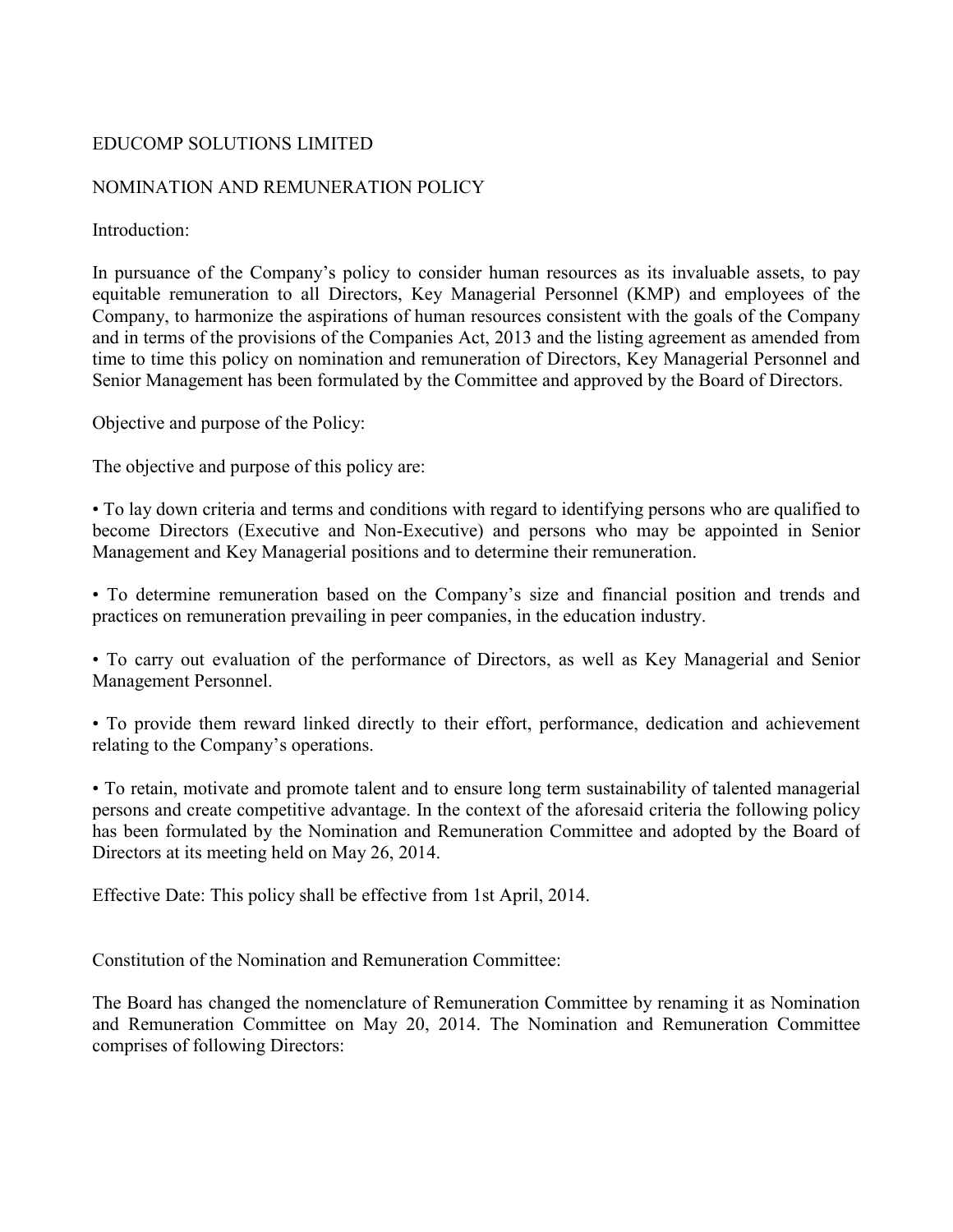Sr. No. Name Position

- 1. Mr. Rajat Khare, Chairman (Independent Non Executive Director)
- 2. Dr. Subbarao Valluri Venkata, Member (Independent Non Executive Director)
- 3. Mr. Shonu Chandra, Member (Independent Non Executive Director)

The Board has the power to reconstitute the Committee consistent with the Company's policy and applicable statutory requirement.

#### **Definitions**

• "Board":-Board means Board of Directors of the Company.

• "Director":-Directors means Directors of the Company.

• "Committee":-Committee means Nomination and Remuneration Committee of the Company as constituted or reconstituted by the Board, from time to time.

• "Company":- Company means Educomp Solutions Limited.

• "Independent Director":- shall have the meaning ascribed to it under clause 49 of the Listing Agreement and/or under the Companies Act, 2013.

• "Key Managerial Personnel":- Key Managerial Personnel (KMP) means-

(i) Executive Chairman and / or Managing Director;

(ii) Whole-time Director;

(iii) Chief Financial Officer;

(iv) Company Secretary;

(v) Such other officer as may be prescribed under the applicable statutory provisions / regulations.

• "Senior Management":-Senior Management means personnel of the Company occupying the position of Chief Executive Officer (CEO) of any unit / division or Vice President including Vice President of any unit / division of the Company.

Unless the context otherwise requires, words and expressions used in this policy and not defined herein but defined in the Companies Act, 2013 as may be amended from time to time shall have the meaning respectively assigned to them therein.

### **Applicability:**-

The Policy is applicable to

- Directors (Executive and Non Executive)
- Key Managerial Personnel
- Senior Management Personnel

### **General**

• This Policy is divided in three parts: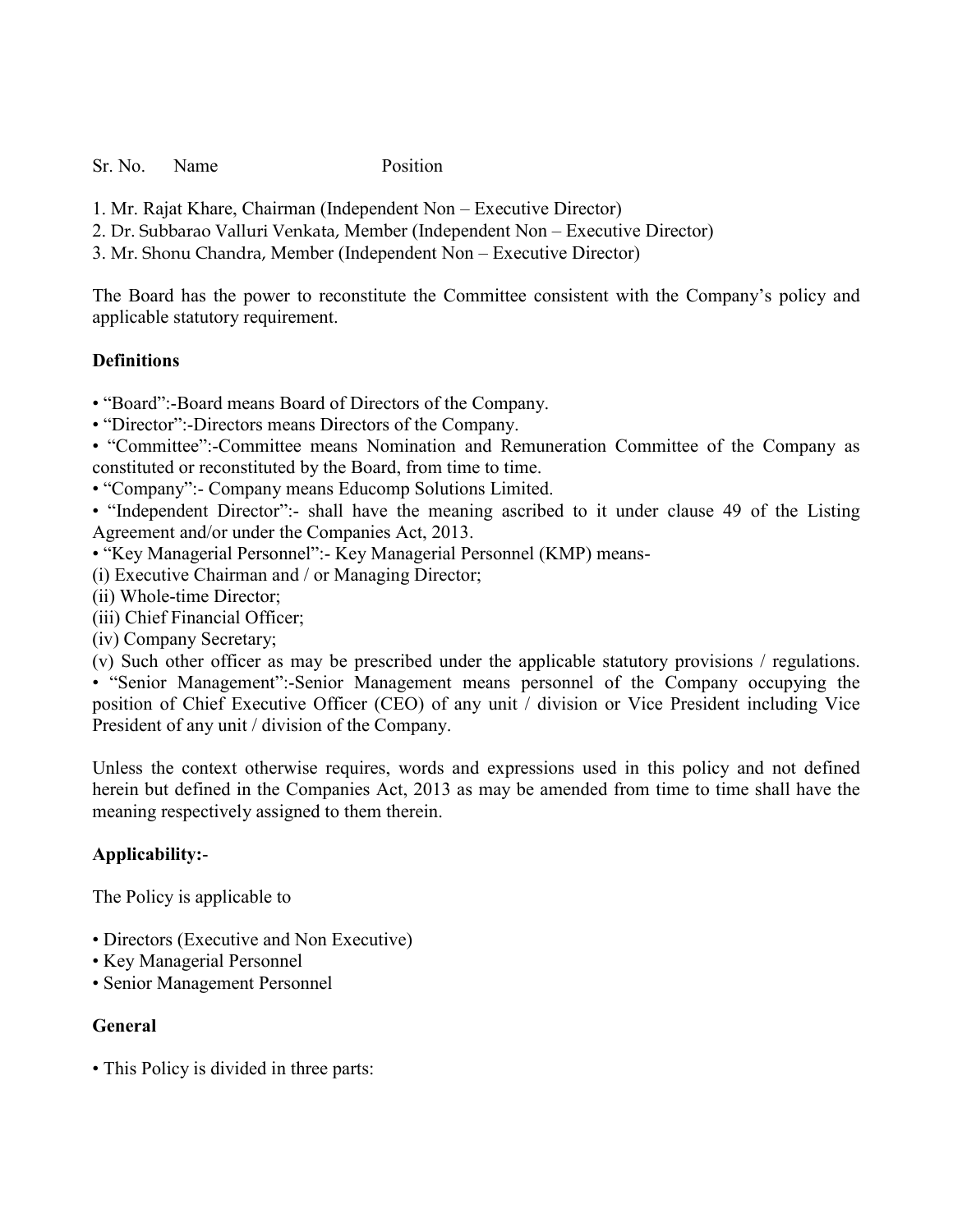Part – A covers the matters to be dealt with and recommended by the Committee to the Board,

Part – B covers the appointment and nomination and

Part – C covers remuneration and perquisites etc.

• The key features of this Company's policy shall be included in the Board's Report.

## $PART - A$

## **MATTERS TO BE DEALT WITH, PERUSED AND RECOMMENDED TO THE BOARD BY THE NOMINATION AND REMUNERATION COMMITTEE**

The Committee shall:

• Formulate the criteria for determining qualifications, positive attributes and independence of a director.

• Identify persons who are qualified to become Director and persons who may be appointed in Key Managerial and Senior Management positions in accordance with the criteria laid down in this policy.

• Recommend to the Board, appointment and removal of Director, KMP and Senior Management Personnel.

# **PART – B**

# **POLICY FOR APPOINTMENT AND REMOVAL OF DIRECTOR, KMP AND SENIOR MANAGEMENT**

### **• Appointment criteria and qualifications:**

1. The Committee shall identify and ascertain the integrity, qualification, expertise and experience of the person for appointment as Director, KMP or at Senior Management level and recommend to the Board his / her appointment.

2. A person should possess adequate qualification, expertise and experience for the position he / she is considered for appointment. The Committee has discretion to decide whether qualification, expertise and experience possessed by a person is sufficient / satisfactory for the concerned position

3. The Company shall not appoint or continue the employment of any person as Whole time Director who has attained the age of seventy years. Provided that the term of the person holding this position may be extended beyond the age of seventy years with the approval of shareholders by passing a special resolution based on the explanatory statement annexed to the notice for such motion indicating the justification for extension of appointment beyond seventy years.

# **• Term / Tenure:**

1. Managing Director/Whole-time Director: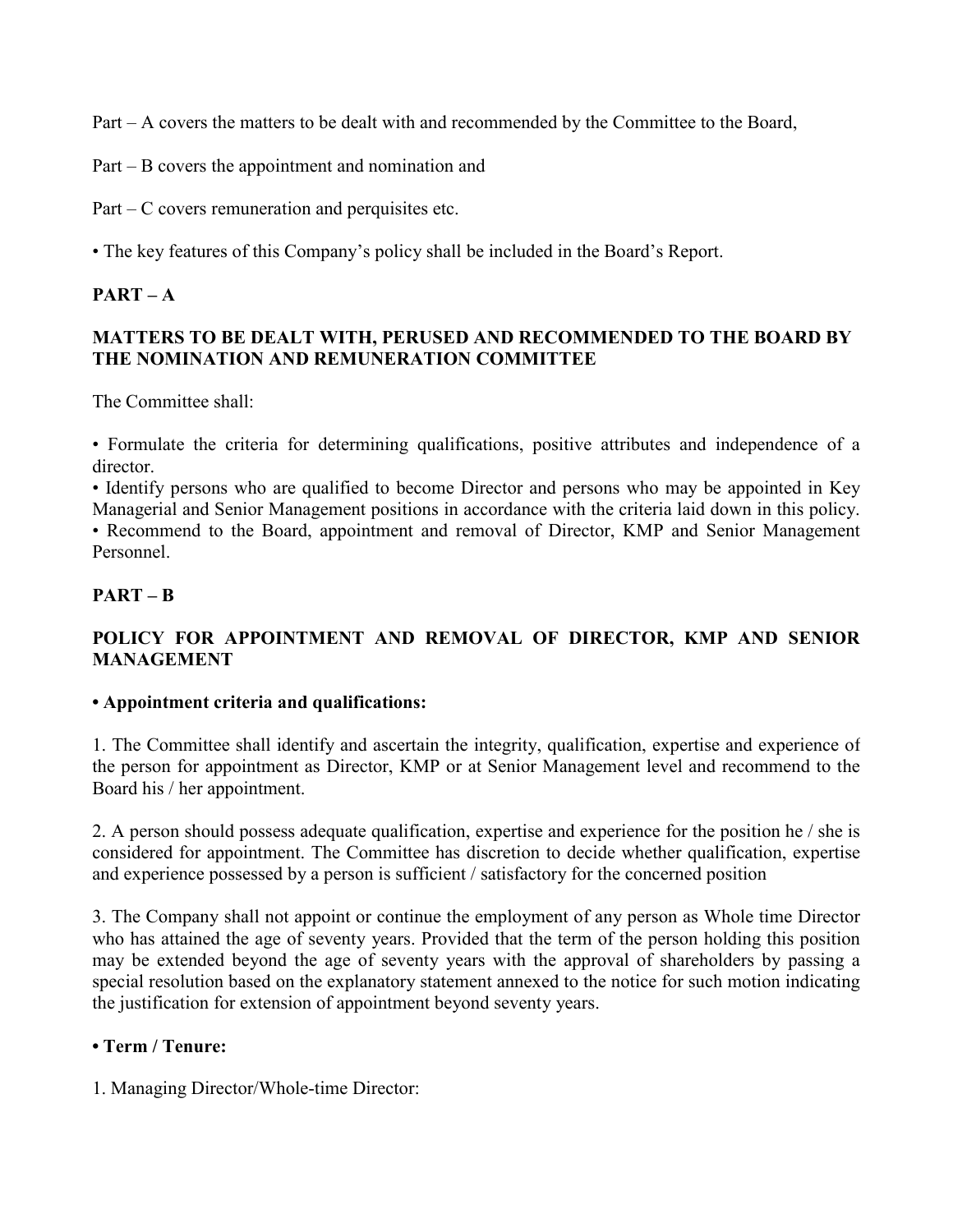- The Company shall appoint or re-appoint any person as its Executive Chairman, Managing Director or Executive Director for a term not exceeding five years at a time. No re-appointment shall be made earlier than one year before the expiry of term.

2. Independent Director:

- An Independent Director shall hold office for a term up to five consecutive years on the Board of the Company and will be eligible for re-appointment on passing of a special resolution by the Company and disclosure of such appointment in the Board's report.

- No Independent Director shall hold office for more than two consecutive terms, but such Independent Director shall be eligible for appointment after expiry of three years of ceasing to become an Independent Director. Provided that an Independent Director shall not, during the said period of three years, be appointed in or be associated with the Company in any other capacity, either directly or indirectly. However

- At the time of appointment of Independent Director it should be ensured that number of Boards on which such Independent Director serves is restricted to seven listed companies as an Independent Director and three listed companies as an Independent Director in case such person is serving as a Whole-time Director of a listed company.

• Evaluation:

The Committee shall carry out evaluation of performance of every Director, KMP and Senior Management Personnel at regular interval (yearly).

• Removal:

Due to reasons for any disqualification mentioned in the Companies Act, 2013, rules made thereunder or under any other applicable Act, rules and regulations, the Committee may recommend, to the Board with reasons recorded in writing, removal of a Director, KMP or Senior Management Personnel subject to the provisions and compliance of the said Act, rules and regulations.

• Retirement:

The Director, KMP and Senior Management Personnel shall retire as per the applicable provisions of the Companies Act, 2013 and the prevailing policy of the Company. The Board will have the discretion to retain the Director, KMP, Senior Management Personnel in the same position / remuneration or otherwise even after attaining the retirement age, for the benefit of the Company.

### **PART – C**

## **POLICY RELATING TO THE REMUNERATION FOR THE WHOLE-TIME DIRECTOR, KMP AND SENIOR MANAGEMENT PERSONNEL**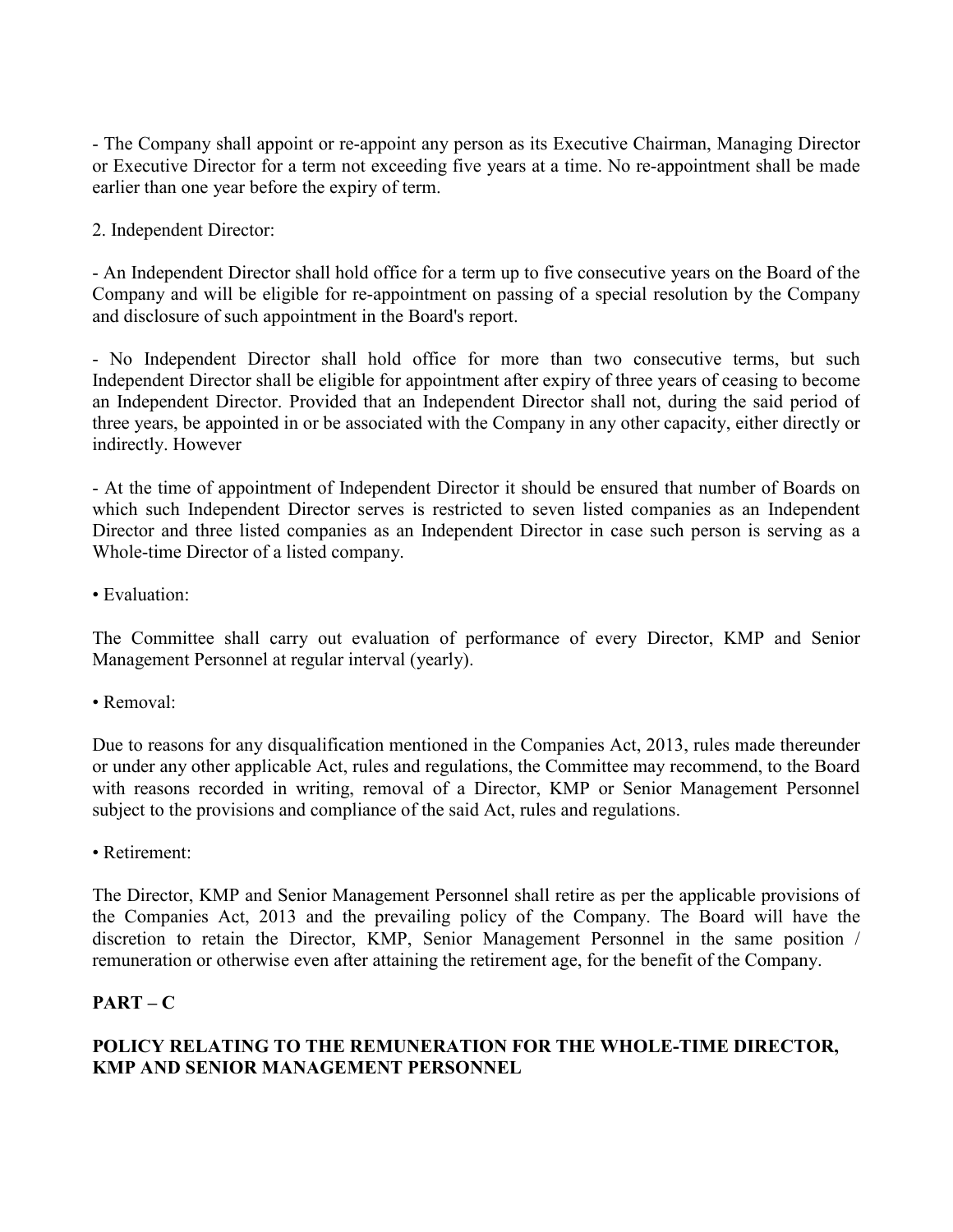• General:

1. The remuneration / compensation / commission etc. to the Managing Director, Whole-time Director, KMP and Senior Management Personnel will be determined by the Committee and recommended to the Board for approval. The remuneration / compensation / commission etc. to the Whole-time Director and Managing Director, shall be subject to the prior/post approval of the shareholders of the Company and Central Government, wherever required.

2. The remuneration and commission to be paid to the Managing Director and/or Whole-time Director shall be in accordance with the percentage / slabs / conditions laid down in the Articles of Association of the Company and as per the provisions of the Companies Act, 2013, and the rules made thereunder.

3. Increments to the existing remuneration / compensation structure may be recommended by the Committee to the Board which should be within the slabs approved by the Shareholders in the case of Whole-time Director and./or Managing Director. Increments will be effective from the date as may be decided by the committee.

4. Where any insurance is taken by the Company on behalf of its Whole-time Director, Chief Executive Officer, Chief Financial Officer, the Company Secretary and any other employees for indemnifying them against any liability, the premium paid on such insurance shall not be treated as part of the remuneration payable to any such personnel. Provided that if such person is proved to be guilty, the premium paid on such insurance shall be treated as part of the remuneration.

• Remuneration to Whole-time / Executive / Managing Director, KMP and Senior Management Personnel:

1. Fixed pay:

The Whole-time Director / KMP and Senior Management Personnel shall be eligible for a monthly remuneration as may be approved by the Board on the recommendation of the Committee. The break up of the pay scale and quantum of perquisites including, employer's contribution to P.F, pension scheme, medical expenses, club fees etc. shall be decided and approved by the Board on the recommendation of the Committee and approved by the shareholders and Central Government, wherever required.

### 2. Minimum Remuneration:

If, in any financial year, the Company has no profits or its profits are inadequate, the Company shall pay remuneration to its Whole-time Director and/or Managing Director in accordance with the provisions of Schedule V of the Companies Act, 2013 and if it is not able to comply with such provisions, with the previous approval of the Central Government.

3. Provisions for excess remuneration: